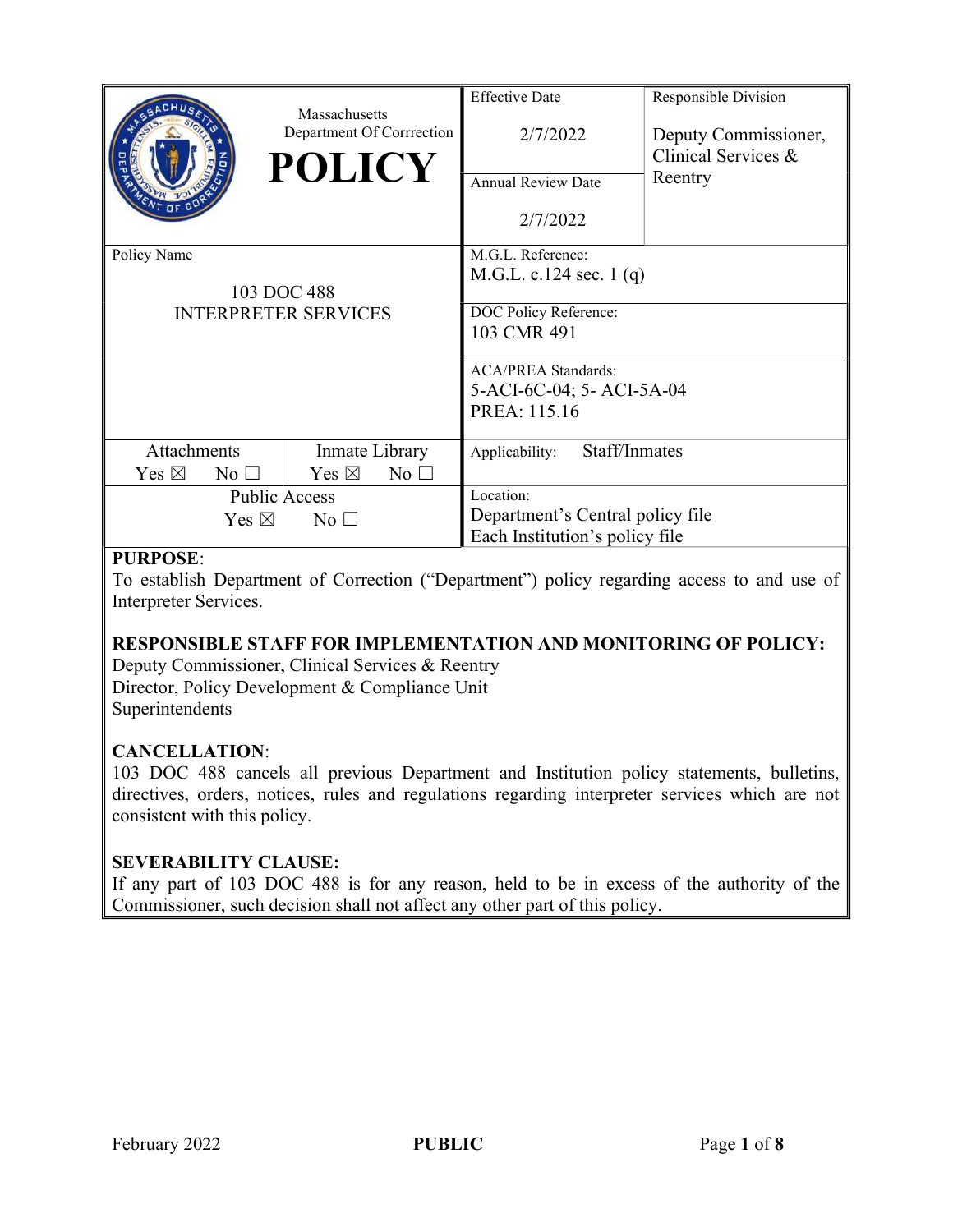# TABLE OF CONTENTS

| 488.01 | Definitions                                                              | 3              |
|--------|--------------------------------------------------------------------------|----------------|
| 488.02 | Department LEP Coordinator and Institution LEP Monitors                  | 3              |
| 488.03 | Institution Procedures for Telephonic Interpreter Service Access and Use | $\overline{4}$ |
| 488.04 | <b>Staff Training</b>                                                    | 5              |
| 488.05 | Inmate Request for Interpreter Guidelines for Staff                      | 5              |
| 488.06 | Documenting use of Interpreter Services                                  | 5              |
| 488.07 | Dissemination of Information                                             | 6              |
| 488.08 | Complaints                                                               | 6              |
| 488.09 | Monitoring                                                               | 6              |
| 488.10 | Emergencies                                                              | 6              |

#### ATTACHMENTS

| Attachment #1 Commissioner's Letter (English) |  |
|-----------------------------------------------|--|
| Attachment #2 Commissioner's Letter (Spanish) |  |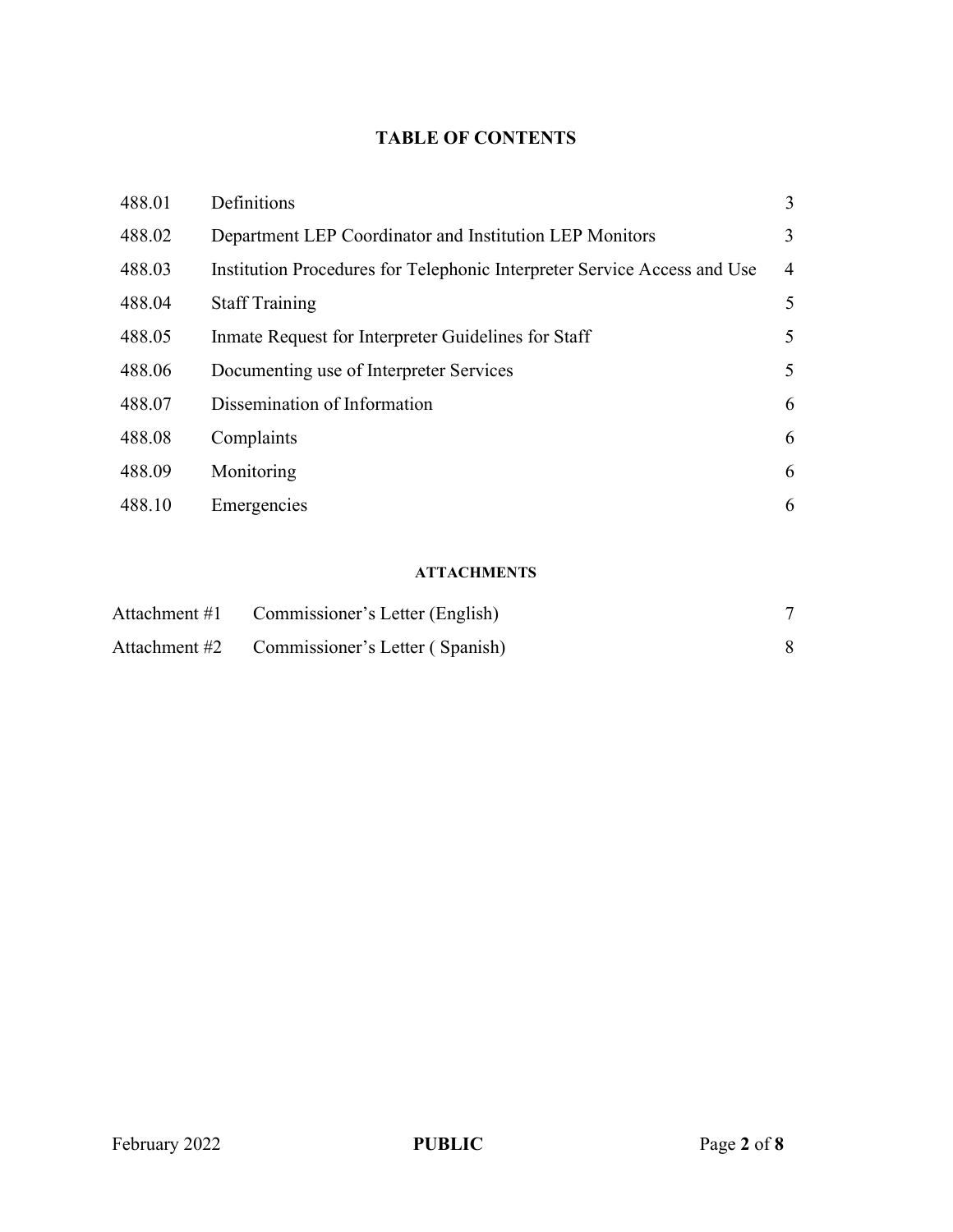#### 488.01 DEFINITIONS

Bilingual: The ability to speak two languages fluently and to communicate directly and accurately in both English and another language.

Direct Communication: Monolingual communication in a language other than English between a qualified bilingual Department employee or other bilingual person and an LEP individual (e.g. Spanish to Spanish).

Interpretation: The act of listening to a communication in one language and orally converting it into another language, while retaining the same meaning. Interpreting is a sophisticated skill needing practice and training, and should not be confused with simple bilingualism. Even the most proficient bilingual individuals may require additional training and instruction prior to serving as interpreters. Qualified interpreters are generally required to have undergone rigorous and specialized training.

Limited English Proficient (LEP): an individual who does not speak English as his/her/their primary language and has a limited ability to read, write, or understand English.

Primary Language: The language that the inmate or detainee self-reports at the time of intake as that which he/she/they is most effectively able to communicate.

Regularly Encountered Language: any language spoken by at least 5% of the inmate population of the institution.

Secondary Language: Language(s) that the inmate or detainee self-reports an ability to communicate in.

Translation: The replacement of written text from one language into an equivalent written text in another language. Translation also requires special knowledge or skills.

### 488.02 DEPARTMENT LEP COORDINATOR AND INSTITUTION LEP **MONITORS**

- 1. The Commissioner of Correction shall designate an individual as the Department's LEP Coordinator. The Department's LEP Coordinator shall:
	- a. Identify language service needs and strategies for responding to those needs;
	- b. Identify, and secure when practicable, needed resources (in-house, new hires, contract, resource sharing with other agencies, volunteers, or other) to provide oral and written language services;
	- c. Identify and propose directives to the Commissioner to implement the plan;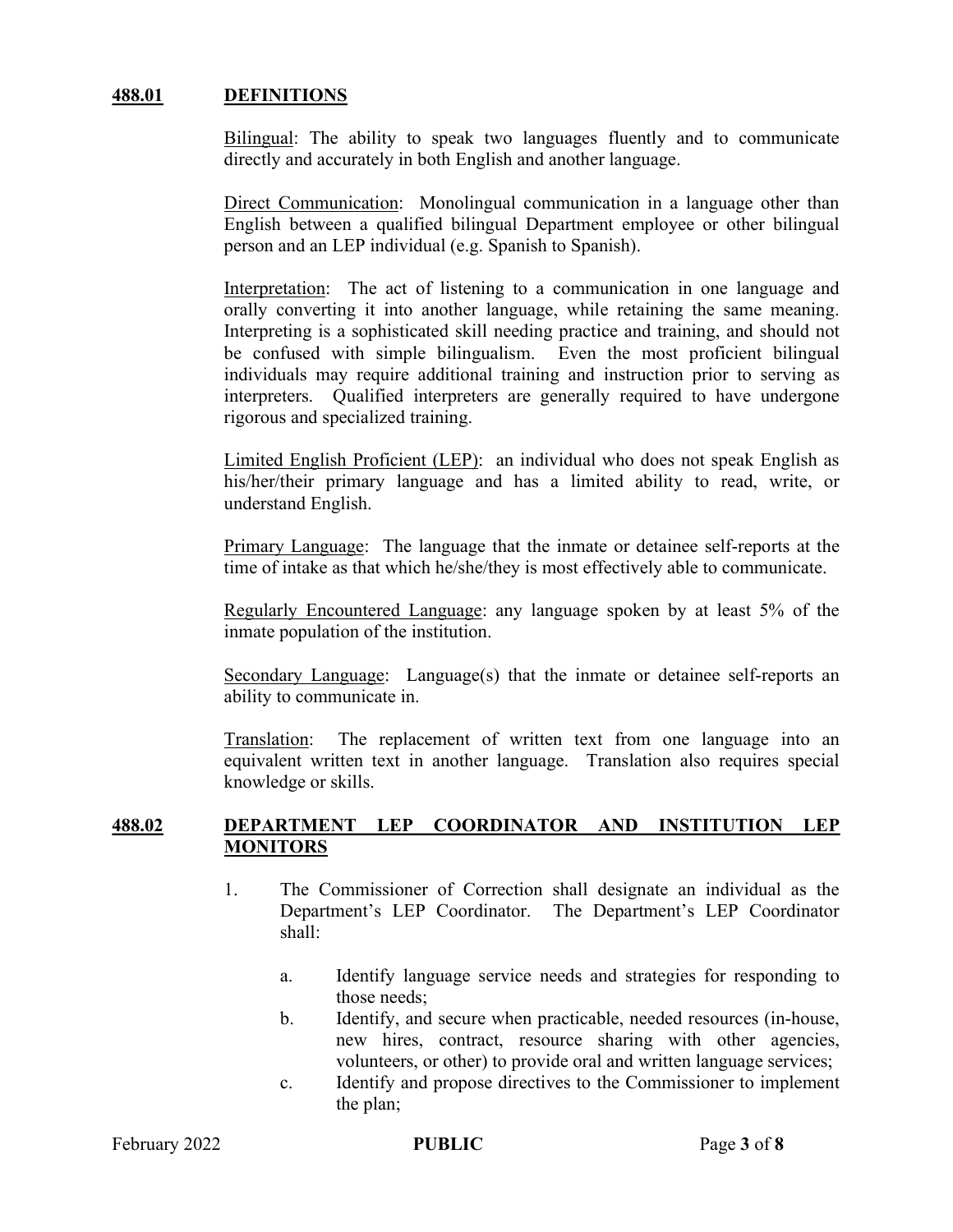- d. Identify criteria for designation of languages for initial round of translation, based on demographic data and usage projections;
- e. Create systems to distribute translated documents, post electronically, and maintaining and available supply of copies.
- 2. Each Superintendent in consultation with the Department's LEP Coordinator shall designate an institutional employee as the Institution's LEP Monitor. The Institution LEP Monitor shall:
	- a. In consultation with the Department's LEP Coordinator, identify needs and strategies for meeting those needs so that staff shall have access to appropriate language services in their interactions with inmates;
	- b. Monitor the institution's compliance with the LEP policy and plan;
	- c. Train institution staff on the LEP policy and plan or any LEP directives;
	- d. Establish and maintain the institution's language assistance resource list;
	- e. Maintain data on selected interactions with LEP persons and provide reports to management and the Department's LEP Coordinator, as appropriate.

# 488.03 INSTITUTION PROCEDURES FOR TELEPHONIC INTERPRETER SERVICE ACCESS AND USE

Each Superintendent/designee shall ensure that if an inmate needs an interpreter:

- 1. Telephonic interpreter services may be used to translate for inmates in the following areas: Internal Perimeter Security ("IPS"), or Departmental investigations or questioning, Booking and Admissions, Health Services Unit ("HSU") (medical), Classification Boards, Inmate Grievances and Disciplinary Hearings. If an inmate requests an interpreter or correctional or medical staff believe the use of an interpreter is necessary, then the telephonic interpreter service shall be utilized. This policy does not prevent IPS or Department investigators from utilizing bilingual staff to interview inmates if the situation does not lend itself to the use of the telephonic interpreter service during the course of an investigation.
- 2. Inmates shall not be used as interpreters for other inmates in any of the areas listed in paragraph one (1) above.
- 3. The Commissioner's letters, attachments #1 and #2, shall be posted in the following areas: All housing units, booking and admission, classification and disciplinary board rooms, HSU waiting areas and other areas where medical services are provided. Attachments #1 and #2 shall be permanently affixed to the wall and where possible affixed behind Plexiglas.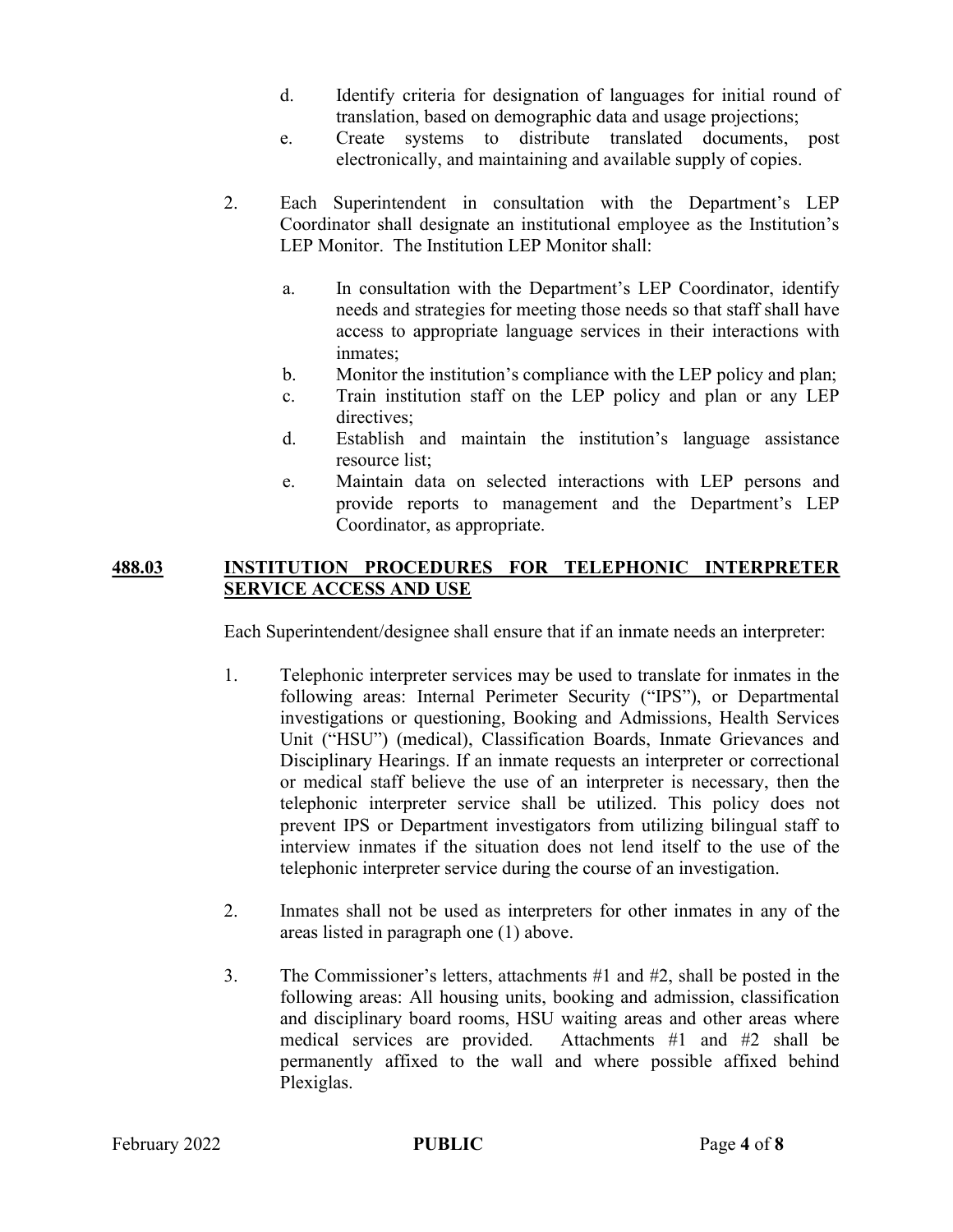- 4. The telephonic interpreter service information shall be provided during the standard introduction at classification boards, disciplinary hearings, and the booking and admissions process. The telephonic interpreter service information shall be included in all institution inmate orientation manuals.
- 5. IPS, Booking and Admissions, HSU (medical), classification boards and disciplinary hearings shall have a telephone available with speakerphone capability.
- 6. The telephonic interpreter service shall be available for use by the Institutional Grievance Coordinators when conducting interviews.
- 7. Each institution shall offer the service to non-English speaking visitors as well as individuals that call the institution by telephone seeking information.

# 488.04 STAFF TRAINING

Each Superintendent/designee shall ensure that staff assigned to the areas listed in paragraph 488.02 are trained how to access the telephonic interpreter service and how to use the service when working with non English-speaking inmates.

# 488.05 INMATE REQUEST FOR TELEPHONIC INTERPRETER GUIDELINES FOR STAFF

The following guidelines are the preferred method for an inmate to request telephonic interpreter services. However, an inmate's failure to adhere to these guidelines shall not be reason to deny the use of the telephonic interpreter service.

Classification Boards - The inmate shall submit a written request (in English or Spanish) for telephonic interpreter service to his/her/their Correctional Program Officer forty-eight (48) hours prior to the classification board.

Disciplinary Hearings - The inmate shall submit a written request (in English or Spanish) for telephonic interpreter service to the Institution Disciplinary Officer. It shall be the inmate's responsibility to request such assistance within a reasonable time prior to the scheduled hearing.

HSU, IPS, and Booking and Admissions - A request for Telephonic Interpreter Service in these areas can be oral and directed to the appropriate person.

### 488.06 DOCUMENTING USE OF TELEPHONIC INTERPRETER SERVICE

Each Superintendent or designee shall ensure that Correctional or medical staff who use the telephonic interpreter service document each use in the following manner:

Booking and Admissions - note the use of the service in the Inmate Management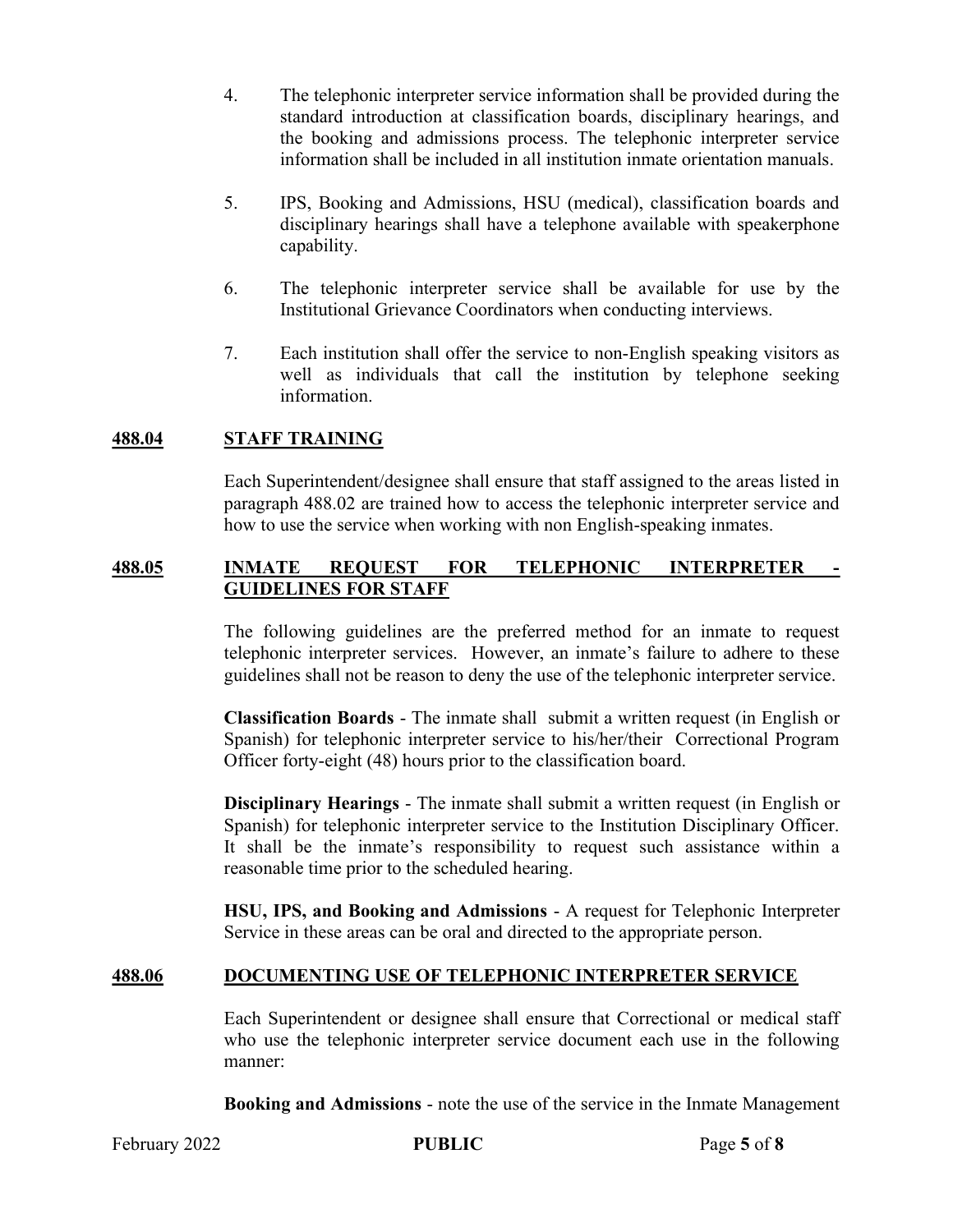System (IMS) booking/intake comments section of the Inmate Data screen.

Classification Boards - note the use of the service in the "board rationale" field on the board recommendation tab of the Classification Recommendation/Results screen (IMS).

Disciplinary Hearings - note the use of the service in the "Assistance Requested" field and also note the use in the box titled "Interpretive Services" on the Disciplinary Hearing screen. If yes, please enter a reason under the drop down box which gives the following options as a reason; "illiterate, Non-English speaking, complex issues or criteria not met".

Inmate Grievances - note the use of the service in the Investigative Comments screen (IMS).

Medical Staff - Note the use of the service in the progress notes by the health care provider who saw the inmate.

IPS - Note the use of the service in an appropriate investigative memorandum.

### 488.07 DISSEMINATION OF INFORMATION

Each institution shall develop procedures to ensure that whenever information is disseminated to the inmate population via any medium that it also provides the information in the same or similar medium in languages that are regularly encountered (see definition section 103 DOC 488.01 of this policy).

### 488.08 COMPLAINTS

Complaints alleging violations of 103 DOC 488 shall be grieved via 103 CMR 491 Inmate Grievances, the Department's Inmate Grievance process. Whenever an Institutional Grievance Officer receives a grievance regarding an allegation of a violation of 103 DOC 488 he/she/they shall notify the Department's Language Access Coordinator of the grievance and may consult with him/her/them in determining the grievance's resolution.

#### 488.09 MONITORING

Each Superintendent shall ensure compliance with this policy at his/her/their institution.

#### 488.10 EMERGENCIES

Whenever, in the opinion of the Commissioner or designee, or the Superintendent of a state correctional institution, an emergency exists which requires suspension of all or part of this policy, the Commissioner or designee or the Superintendent may authorize such suspension, provided that any suspension lasting more than forty eight (48) hours must be approved by the Commissioner.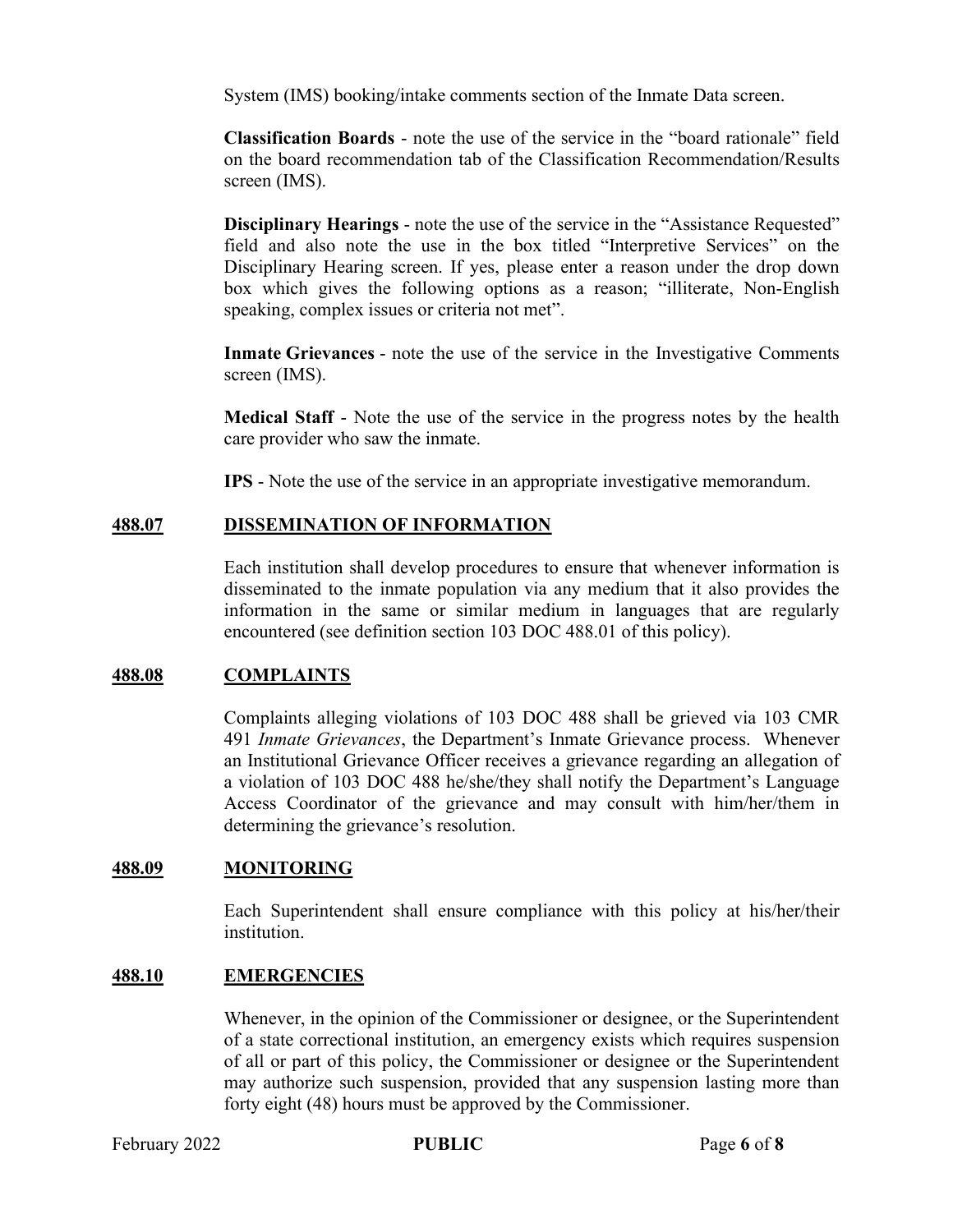# Attachment #1

TO: All Inmates

FROM: Commissioner

DATE:

RE: Telephonic Interpreter Service for non-English speaking inmates

The Department of Correction has contracted a service provider to provide over-the-phone interpretation, twenty-four (24) hours a day, seven (7) days a week. This service can provide translation of 250 different languages to any non-English speaking inmate.

This service shall only be used by use of speaker telephones in the following areas whenever an inmate claims that he/she/they does not speak and/or understand English.

- (1) IPS and Departmental Investigations
- (2) Booking and Admissions
- (3) HSU
- (4) Classification Boards
- (5) Disciplinary Hearings
- (6) Grievance Interviews

A claim that you do not speak and/or understand English can be made as follows:

Classification Boards - submit a written request (in English or Spanish) for Telephonic Interpreter Service to your unit manager or correctional program officer forty-eight (48) hours prior to the classification board.

Disciplinary Hearings- submit a written request (in English or Spanish) for Telephonic Interpreter Service to the Institution Disciplinary Officer or your Correctional Program Officer within a reasonable time prior to the date scheduled for the hearing.

HSU, IPS/ Departmental Investigators, Grievance Investigators and Booking and Admissions request for Telephonic Interpreter Service in these areas can be oral and directed to the appropriate person in these areas.